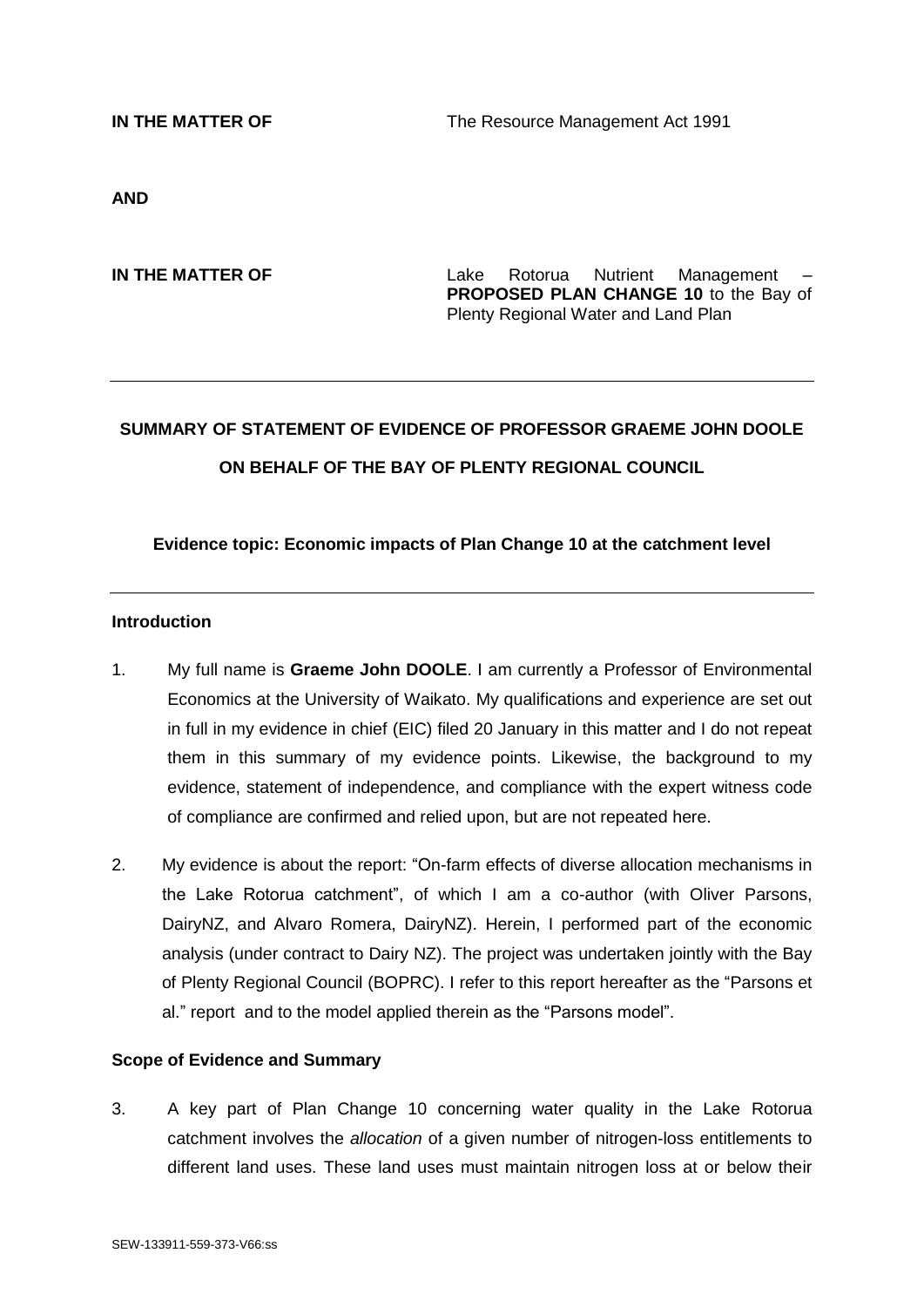allocated level, or buy entitlements from another party that has a surplus. The Parsons model predicted the economic effects of different allocation mechanisms at the **catchment level**. Farm data generated by Lee Matheson (Perrin Ag) was an input to the Parsons model. The output from the Parsons model was used by Market Economics to identify the economic impacts of selected allocation mechanisms at the **district, regional, and national levels**.

- 4. My evidence provides a commentary on the modelling results, and then addresses four general questions that analyse and confirm the suitability of the processes behind the Parsons et al. report:
	- (a) Is the model framework appropriate for this form of analysis?
	- (b) What is the justification for the calibration method used?
	- (c) What is the justification for the equilibrium approach used?
	- (d) What is the justification for the deterministic approach used?
- 5. My evidence explains the research project, process, and results, and provides information/analysis on the structure of the Parsons model. My evidence focuses specifically on the model structure which is (a) within my area of expertise, and (b) the area of my expert input into the report.
- 6. The Parsons et al. report was a joint project and the authors had responsibility for their sections. My evidence does not focus on the sections written by others. This includes sections "3.2 Input data"; "4.4 Implications of scenarios for land prices"; and "4.5 Implications of scenarios for debt servicing and equity". Also, this includes Appendices 1–5, which present the farm-level data generated by Lee Matheson.

# *Background to the report: collaborative brief development and feedback loop*

7. The project brief was developed collaboratively between BOPRC, DairyNZ, Beef + Lamb New Zealand, and Rotorua Stakeholder Advisory Group (StAG) members. Draft output was presented to the StAG committee between March–July 2015, and feedback was incorporated in the report up to and including August 2015. As such, the Parsons et al. report represents the work of a large group of people across a broad range of organisations. The report provided direct information for the StAG, BOPRC, other stakeholder groups, and Market Economics.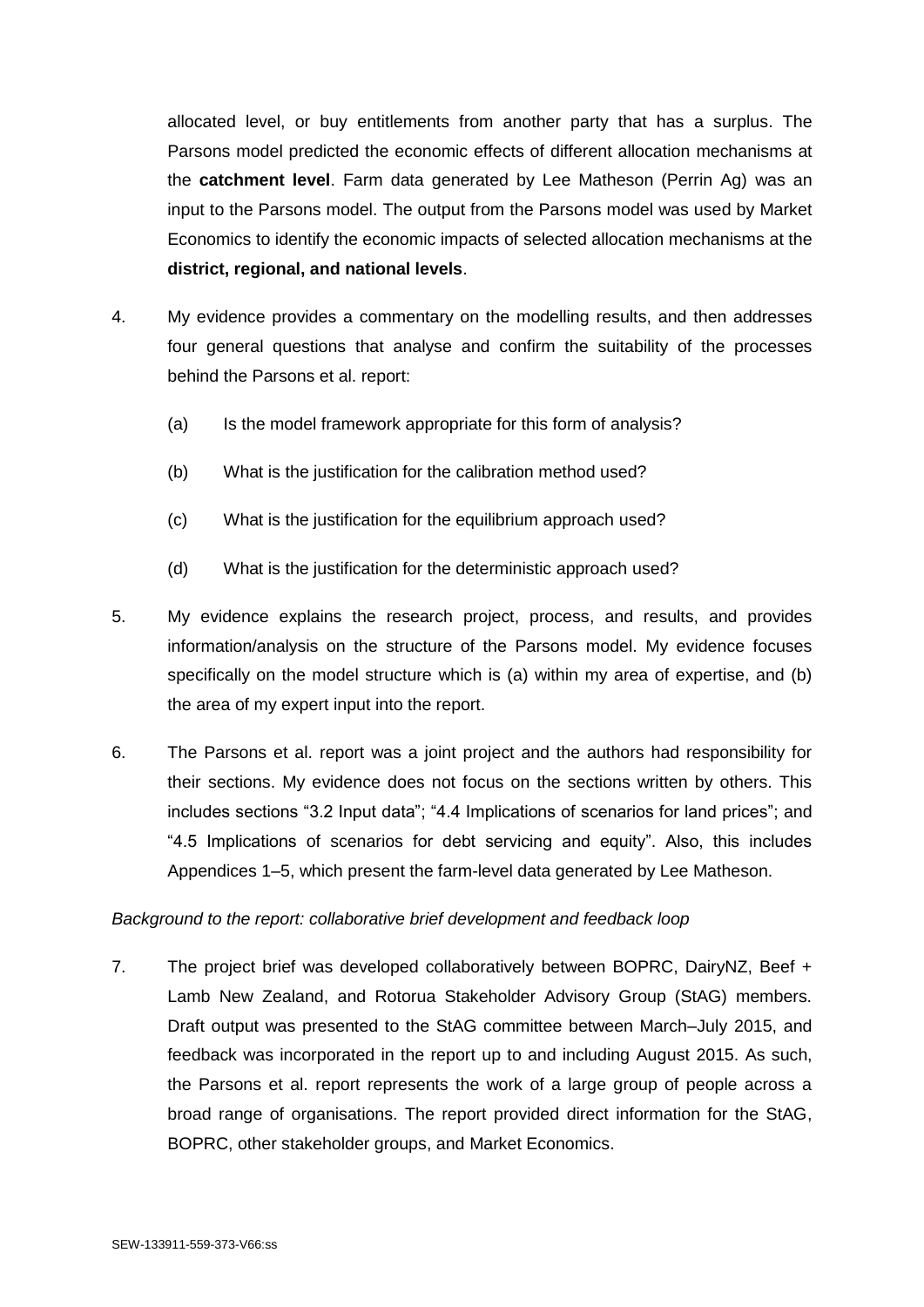8. The project involved working with stakeholders to ensure that the application was aligned with their knowledge of the problem and context. The StAG played a central role, especially regarding: the design of the allocation mechanisms put forward for assessment, the determination of what results were important to present and understand, and contributing to the iterative development of the model. StAG did not participate in the selection of the modelling framework, given a scarcity of project resources (e.g. data, budget, time).

# *Report objective: Evaluation of the economic implications of different nitrogen-allocation mechanisms*

- 9. The objective of the report was to evaluate the broad effects of proposed nitrogen allocation for producers in the Lake Rotorua catchment. The allocation mechanisms evaluated are listed in my EIC, para 16. The Parsons et al. report chiefly focuses on how farm profit (as represented by Earnings Before Interest and Tax) changes **within the catchment** under different allocation mechanisms and trading contexts.
- 10. A variety of economic-modelling techniques can be used to assess the impacts of environmental policies. I have applied many of these to problems in water management. The most-suitable method depends on the context, chiefly the issue(s) of concern and resource availability. The Parsons model is based on a framework known as the Land Allocation and Management (LAM) model (Doole, 2012, 2015). It has been widely applied both nationally and internationally.
- 11. The Parsons model incorporates the trading of nitrogen-leaching rights in a simulated market. Nitrogen prices were generated inside the model based on the supply and demand of entitlements. In the absence of frictions, trading continues until an equilibrium is reached whereby there are no further gains from trading.
- 12. The predictions in the Parsons model were made under two different trading contexts. In the first context, land-use change was either unlimited or was constrained to be equal to or below 5,000 ha. The 5000 ha limit was valuable because it aligned with stakeholder expectations, captured effects not included in the model (e.g. risk, lifestyle impacts), and allowed for an analysis of changing this limit that was easily accessible, given its simplicity relative to more-complicated procedures for limiting land use (see paragraphs 22–26 below for further information). In the second context, entitlements traded were either unlimited (all economically desirable trades took place) or bound at 50% of that level. Suboptimal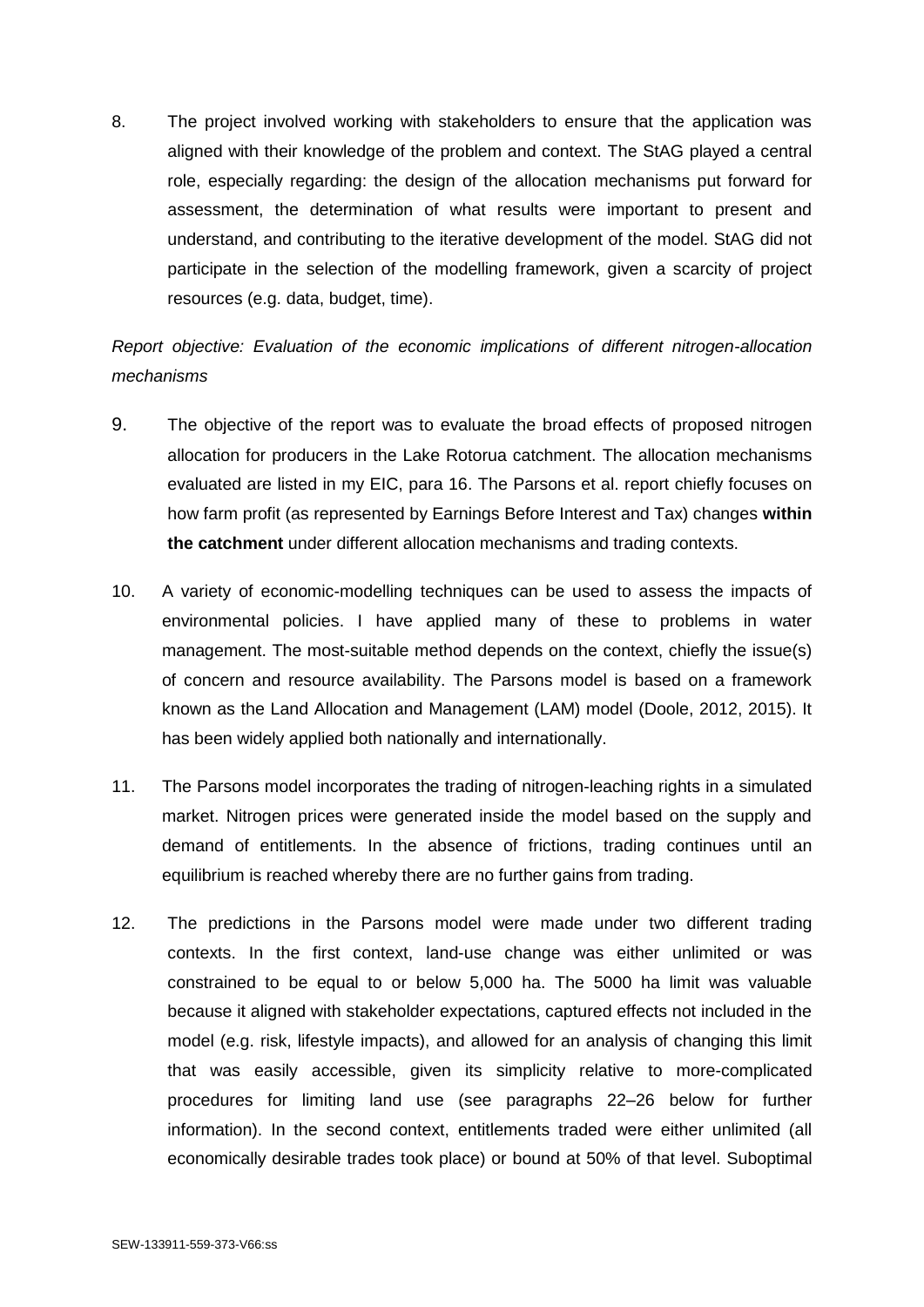trading occurs if land owners retain more than their economically-efficient level of entitlements. For landowners, retaining excess entitlements could be useful to partially insure against market, climate, environmental and political risks.

### *Results of the report*

- 13. The main findings from the simulation of the allocation mechanisms in the Parsons model are provided in paragraph 20 in my EIC. These results are based on efficient trading, except where stated otherwise. Where trading is efficient and no constraints are placed on land-use change, the results for any allocation mechanism are the same because trading is sufficiently flexible for the most-profitable pattern of land use and land management to be attained. However, the distributional impacts vary depending on the way that entitlements are allocated.
- 14. Key findings for the efficient-trading outcome include:
	- (a) Modest increases in catchment profit due to changes in land use and land management. Profit increased by 14% and 15% when land-use change was limited at 5000 ha and optimised, respectively.
	- (b) Increased area of plantation forest due to its lower levels of nitrogen loss. Forest area increased by 61% and 85% when land-use change was limited at 5000 ha and optimised, respectively.
	- (c) Reduced incentives for intensive dairy farming due to its high nitrogen loss. Limiting nitrogen reduced optimal dairy area, cow numbers, urea application, and supplement use by 39, 37, 56, and 27%, with unconstrained land-use change.
	- (d) Increased need for dairy farmers to purchase nitrogen entitlements to remain economically viable. The ability to transfer entitlements allowed nutrientefficient dairy systems to be sustained.
	- (e) Trading frictions may occur in the market for nutrient entitlements. Catchment profit decreased by around 5% with frictions, mainly because landowners could not purchase sufficient entitlements to optimise land use.
	- (f) Increase in the price of nitrogen entitlements from \$118 and \$60 kg  $N^{-1}$  in the 5,000 ha and optimised land-use change scenarios, respectively, to \$444 kg N<sup>-1</sup> when frictions existed in the entitlements market. This demonstrated that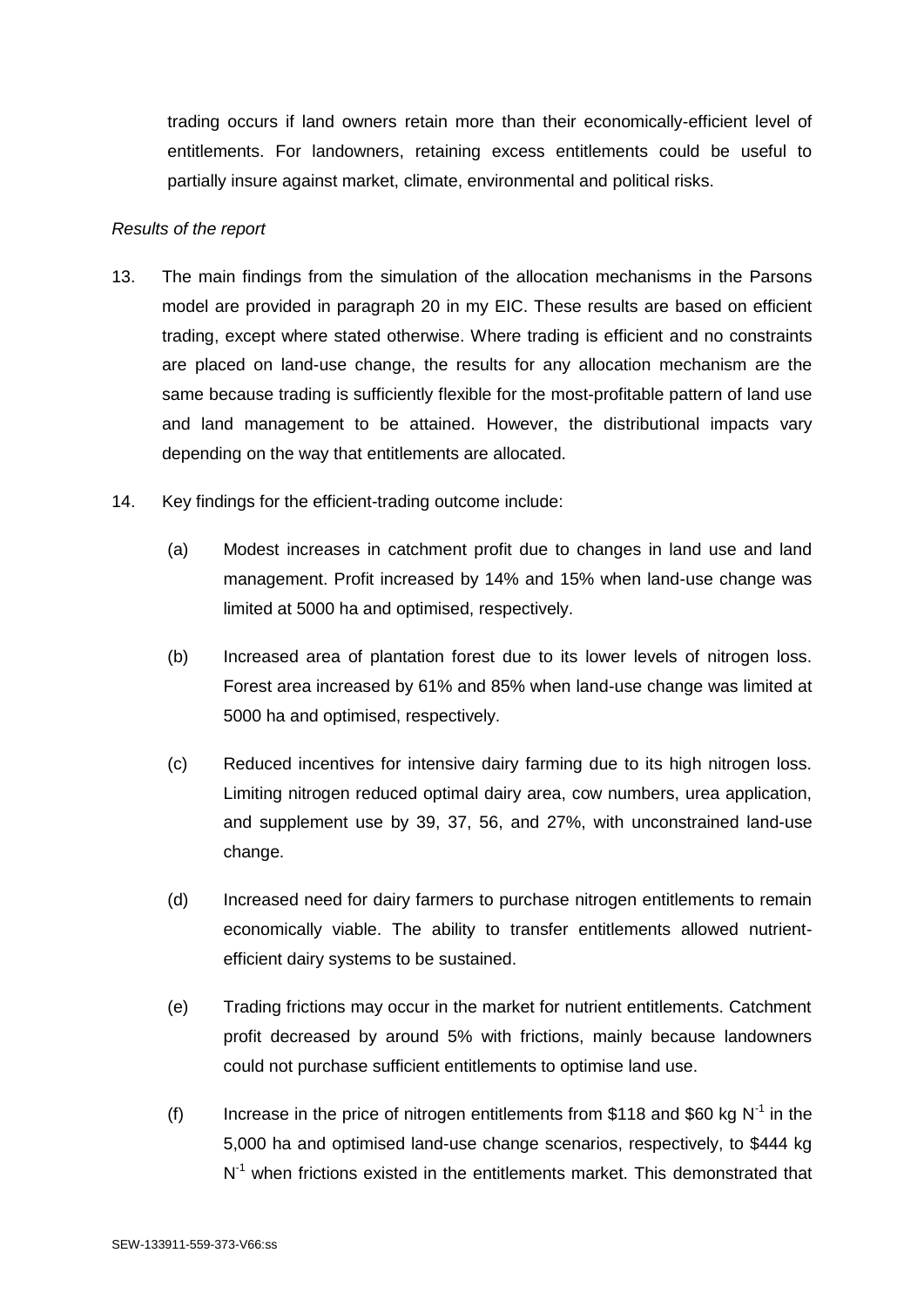trading frictions could compromise the purchase of nitrogen entitlements by producers and the incentives fund.

- (g) Uneven distribution of financial impacts across sectors and the catchment. Different allocation mechanisms created further variation. Dairy farms must purchase nitrogen to continue operating in all scenarios. Ssheep-and-beef farms and forestry mainly benefit from the ability to sell allocated nitrogen.
- (h) Increased per-hectare income for all farmers. The biggest increases were for forestry and dairy support, mostly because dairy and drystock farmers shifted to these sectors and sold assets (e.g. livestock).
- (i) The impact on dairy farm profitability was greater under allocation mechanisms that involved more re-distribution of nitrogen entitlements (such as natural-capital and equal-allocation mechanisms). This reflects dairy farmers having to purchase more entitlements to remain in dairy production.
- 15. These conclusions would vary if the input data for profit and nitrogen-leaching rates were altered. As examples, changes in the milk price could be expected to change farm profit, while an update of Overseer could change nitrogen-loss data. The impact of the former is limited by using average prices.

#### **Summary of analysis:**

16. My evidence confirms that the modelling approach undertaken is consistent with good practice.

# **Basis of my opinion**

# *Is the LAM framework appropriate for this form of analysis? Yes, I believe it is.*

- 17. In line with the LAM approach, the Parsons model described the Lake Rotorua catchment as a landscape divided into many different partitions. Each partition is described in terms of its average rainfall, its soil type, a representative farm system, and the size of that partition. This allowed a rich description of spatial and sectoral diversity, while also matching model complexity with the availability of information.
- 18. For each representative farm, Lee Matheson determined the profit and nitrogen-loss levels for different management strategies. These strategies were outlined in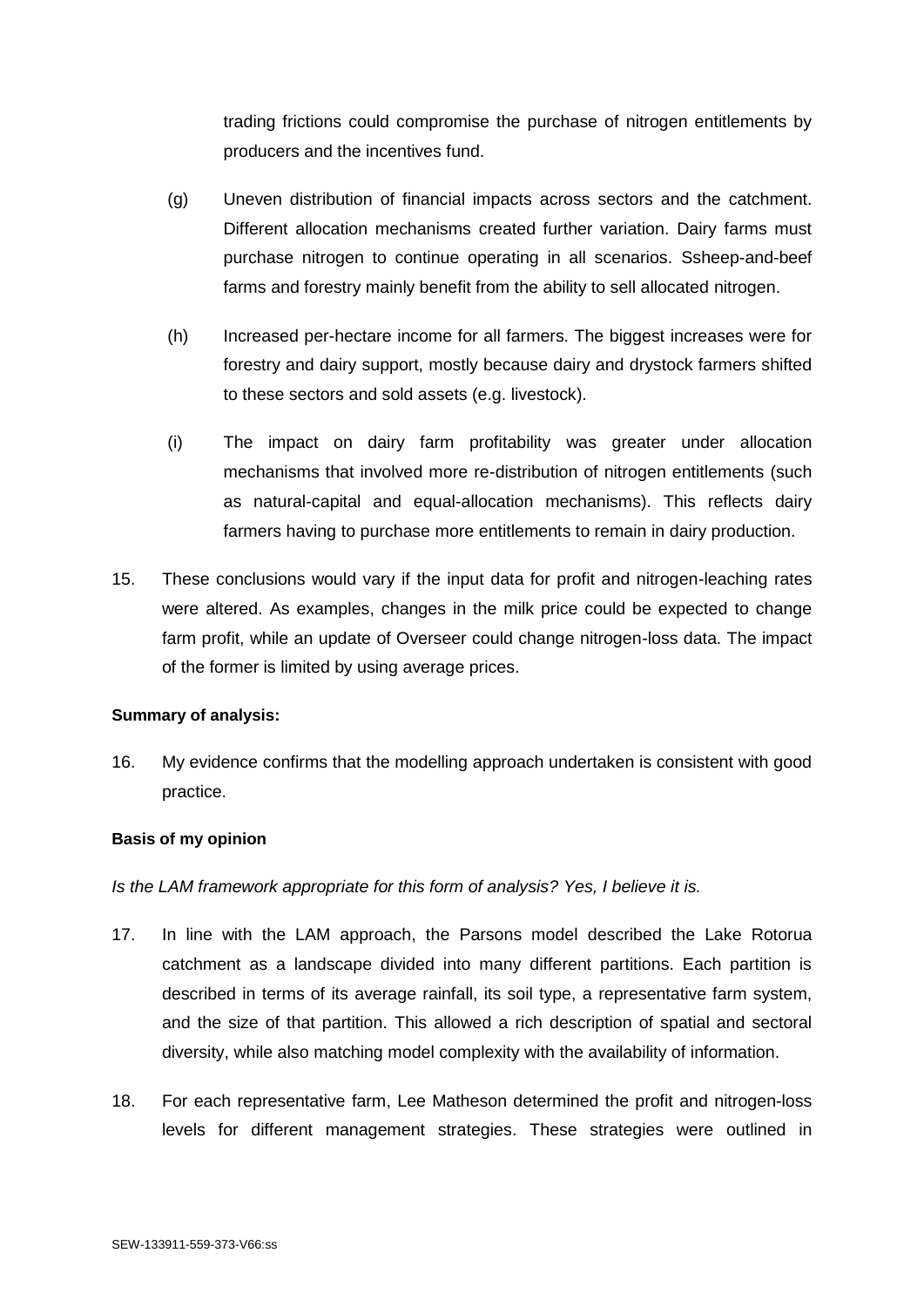modelling protocols developed for each sector. Developing these protocols focused discussion on the feasibility of alternative farmer responses among domain experts.

- 19. An alternative approach could have represented individual farms in the Parsons model. This is difficult given a lack of data, the reluctance of land owners to provide income data, model size, privacy legislation, and its high cost (Doole et al., 2011).
- 20. The Parsons model used an automated search process to identify the set of mitigations that maximised catchment profit for a given set of circumstances (Bazaraa et al., 2006). This approach aligns with adoption theory (Pannell et al., 2006), is common in economics (Merel and Howitt, 2014), introduces less bias than if human trial-and-error is used, and allows the efficient identification of optimal trading outcomes in complex models.
- 21. It is rare to test the impact of frictions in the trading of leaching entitlements. However, it is of significant practical relevance. In applied research, it is often found that the majority of farmers are risk averse (Pannell et al., 2006). Risk aversion can motivate hoarding of entitlements, as these make farms more resilient in the face of market, climate, environmental, and political variation (Robb et al., 2001; Marsh et al., 2014).

*What is the justification for the calibration method used in the Parsons model? It best reflects the context of this modelling.* 

- 22. Calibration is the process whereby input data and/or model structure is adapted, so model output better describes reality. This includes replicating the current state and improving the realism of the predicted response to regulation. Calibration is necessary because many models—such as that applied in the Parsons et al. report—often do not include all factors that impact land-use decisions (e.g. existing skills, preferences).
- 23. Two primary means exist to calibrate optimisation models of the kind applied in the Parsons et al. report. One involves manipulating the relative profitability of each landuse to improve the degree to which the model reflects the current state (e.g. Daigneault et al., 2012). This method is known generally as positive mathematical programming (PMP) (Howitt, 1995). Another involves making sure that model outcomes are within the set of historical observations (Chen and Onal, 2012).
- 24. PMP methods involve non-statistical or statistical estimation. The first is widely applied in New Zealand in the NZFARM model (Daigneault et al., 2012). Nonstatistical methods have been strongly criticised given their lack of theoretical basis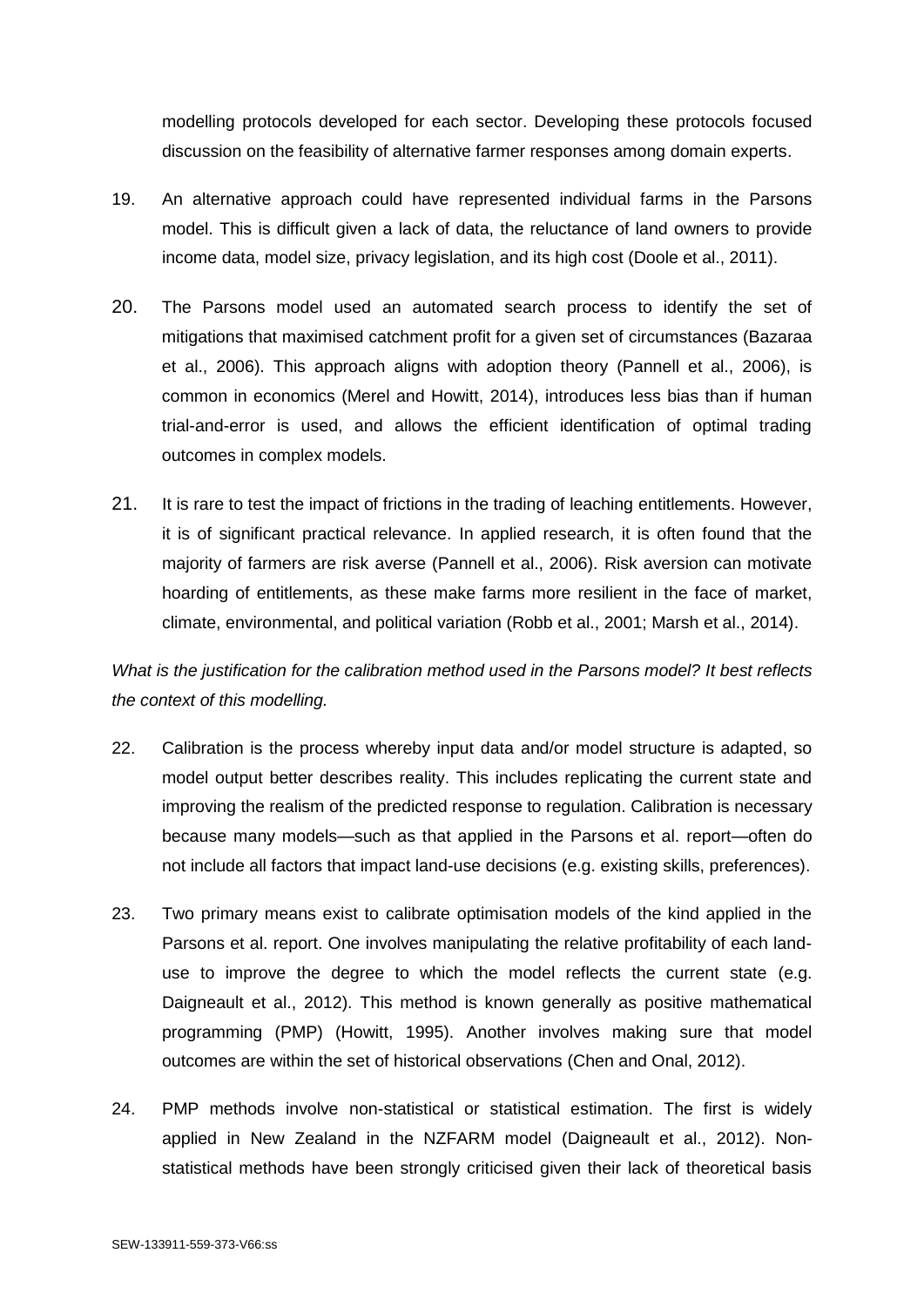(Heckelei and Wolff, 2003), arbitrary selection of calibration data (Heckelei et al., 2012), failure to utilise data estimated outside of the current state (Heckelei and Britz, 2000), and departure from profit data estimated for each land use (Doole and Marsh, 2014). For these reasons, this approach is not employed here.

- 25. In contrast, statistical PMP methods are the state-of-the-art for model calibration (Merel and Howitt, 2014). However, these require rich historical land-use data and knowledge of advanced statistical-estimation techniques; neither of which were available here. Both PMP approaches are also difficult to explain to stakeholders, which complicates the use of model output.
- 26. The historical land-use data approach (Chen and Onal, 2012) could not be applied given a lack of data and because future land-use trends will be altered by the new regulatory mechanism (Lamblin et al., 2000).
- 27. The extent of land-use change that occurred in the model was instead influenced through the consideration of land-use partitions, transition costs, relative profits, market frictions, and land-use change constraints. The use of land-use change constraints was motivated by: an opportunity to link with the StAG, the limited capacity of the model to deal with some factors important to land-use change (e.g. complexity, compatibility), flexibility, transparency, ease of use, and low data needs.

*What is the justification for the equilibrium approach used in the Parsons model? It is the most efficient for this purpose.* 

- 28. No transition over time is included in the model. This equilibrium approach is valuable for several reasons:
	- (a) There was little data available that characterised how the farming population would be expected to adapt over time to different allocation mechanisms.
	- (b) There was little data available that characterised how the farming population would be expected to adapt over time to variation in key drivers of management (e.g. prices, innovation, climate).
	- (c) Temporal models are difficult to develop and apply, due to their size and cost (Doole and Pannell, 2008).